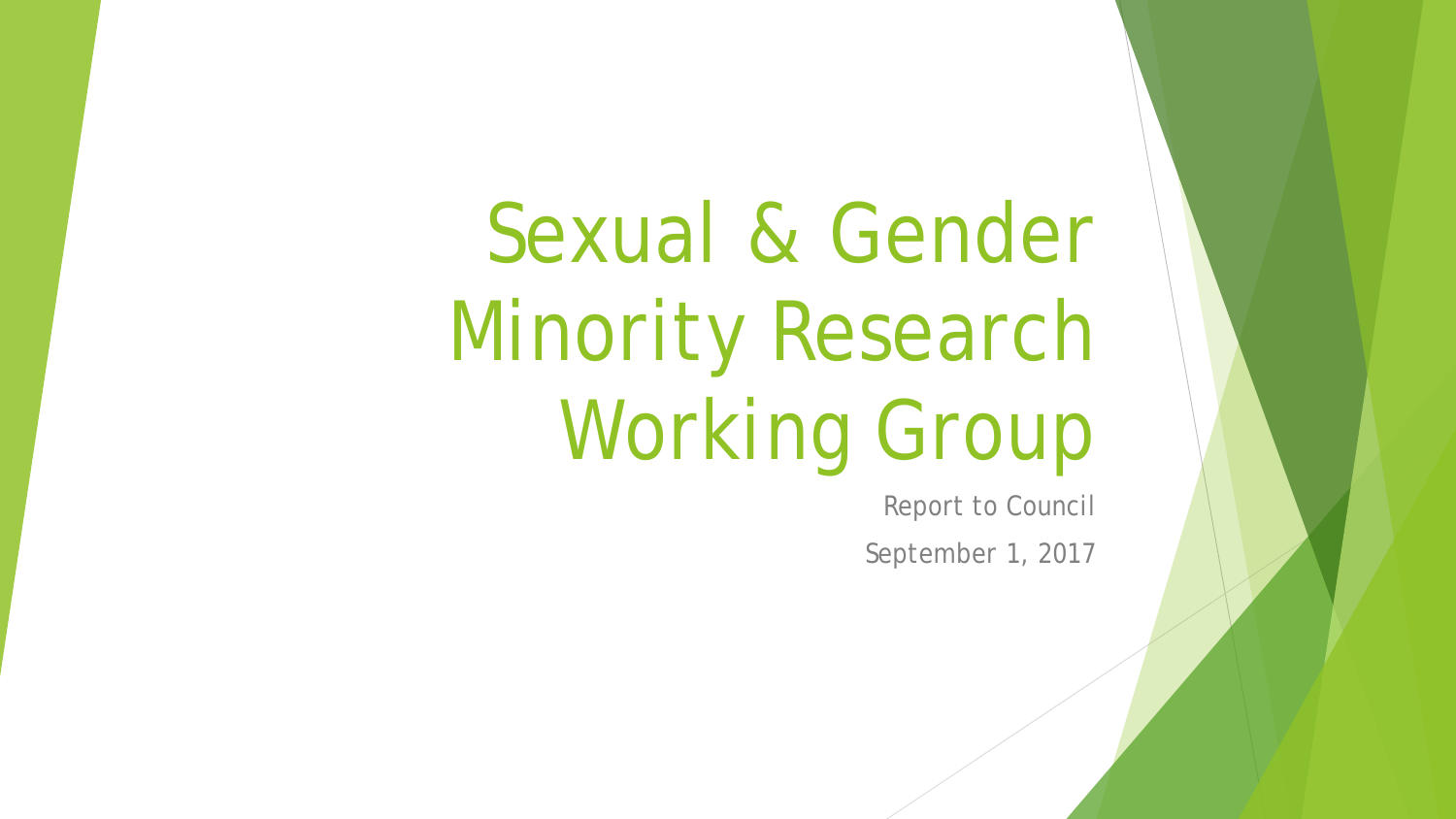### Overview Discussion

- Conduct Trend Analysis without HIV/AIDS-related Projects
- Consider Shifting Priorities of ICs and Offices
- Review Training Awards to Address Pipeline Viability
- Explore RCDC DSD Fingerprint
	- ▶ Use Text Analysis Until Fingerprint is Established
- ▶ Explore How Submission Guidelines May Disadvantage SGM Research as a Newly-Designated Health Disparities Population for Research (Center Grants)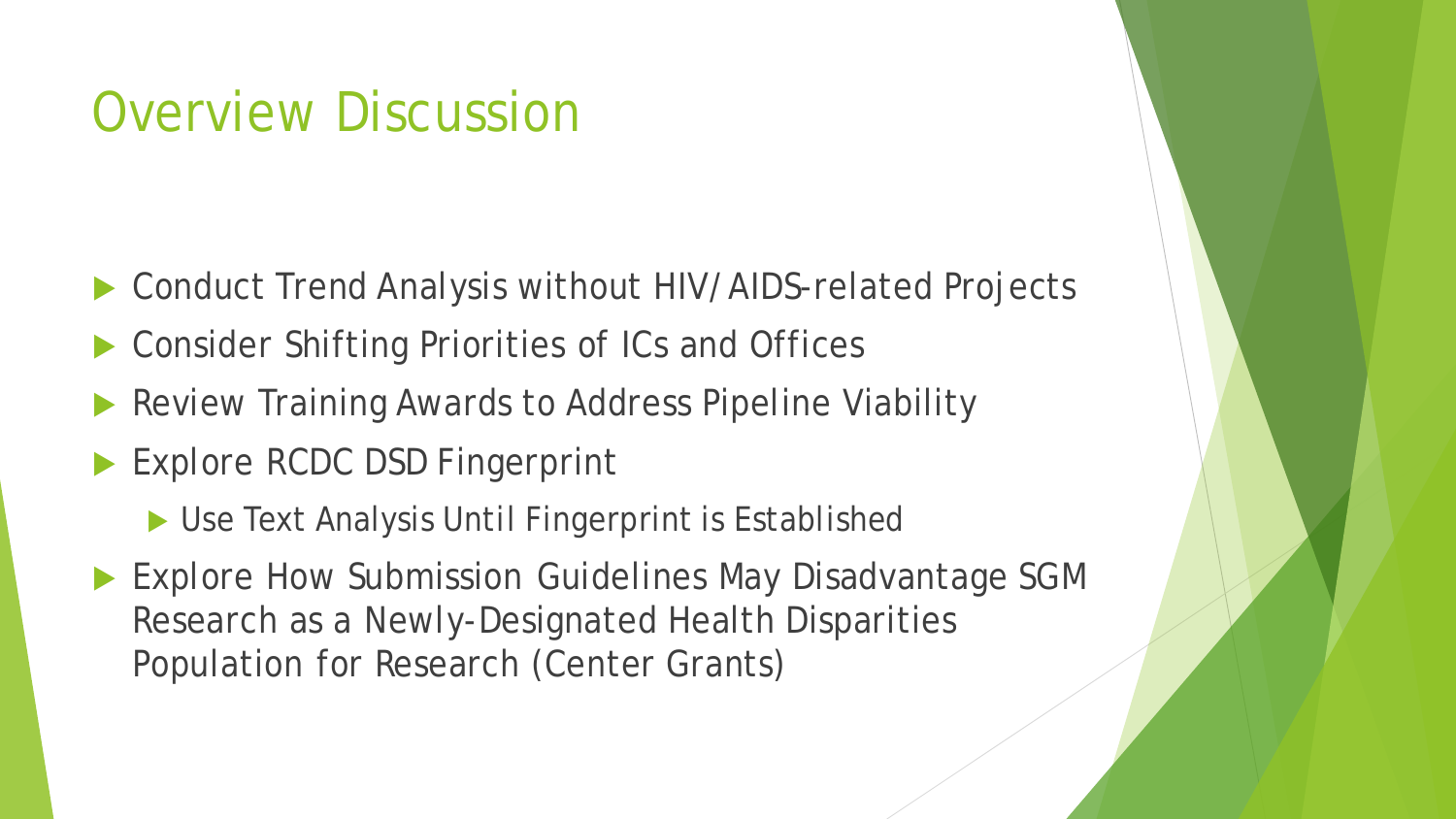# Communication and Outreach

#### SGM Priorities at NIH

- **Presentations at Conferences**
- Journal Articles
- ▶ Conversations with Institution Leadership
- Grantspersonship Workshops
- Implementation of Health Disparities Designation
	- How is it being conveyed to reviewers and ICs?
	- How to communicate this externally?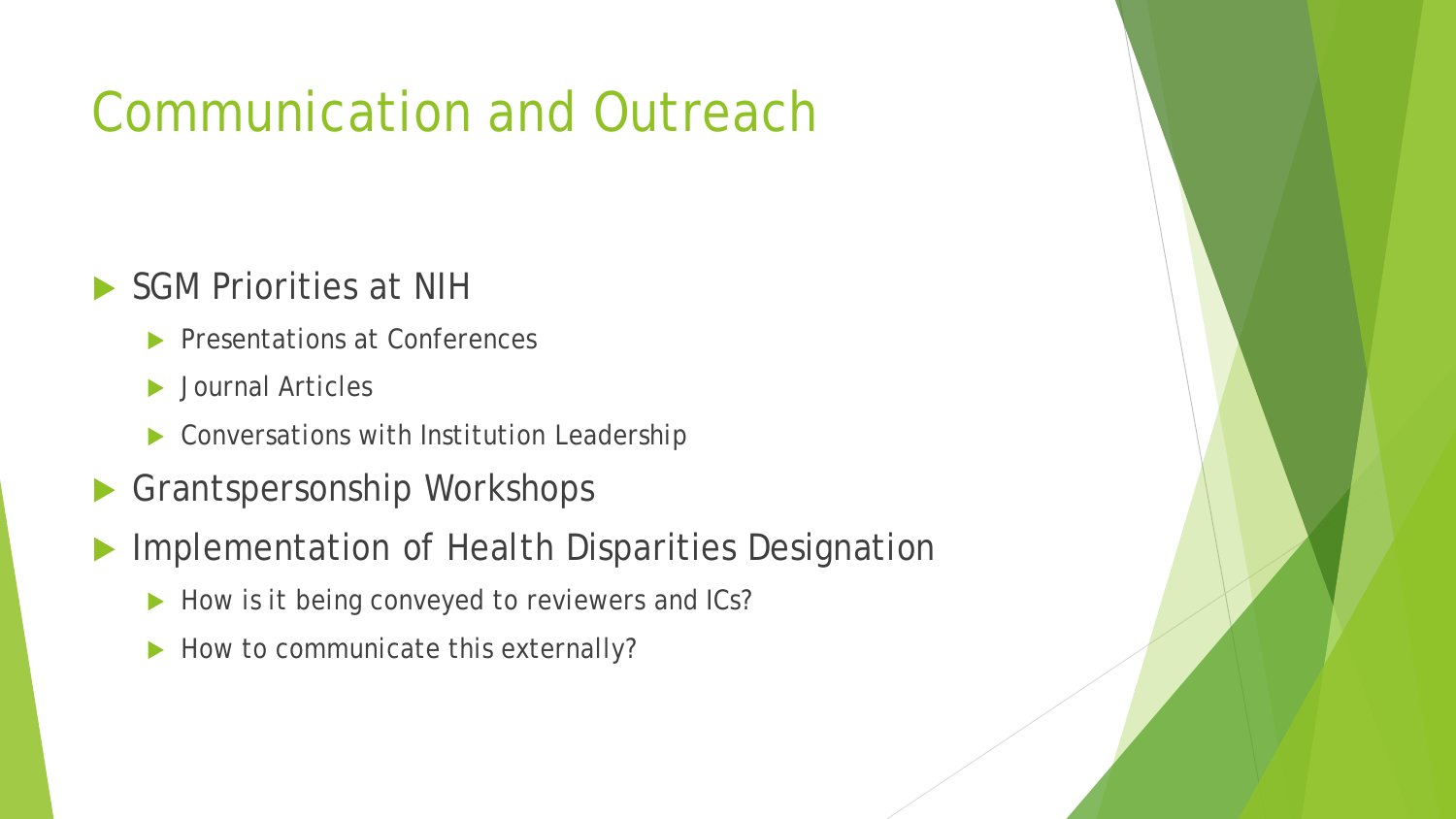# Input about FY 18 Planned Initiatives

- 1. Measurement Workshop
	- **Include Sampling**
- 2. Programmatic Guide
	- Recognize Concerns about Resources (Considering Potential for Substantial Impact)
- 3. SGM Research Workshops
	- Start with Pilot
	- Separate LGBT and DSD
- 4. Early Investigator Award
	- **Consider Adding Mid-Career Award**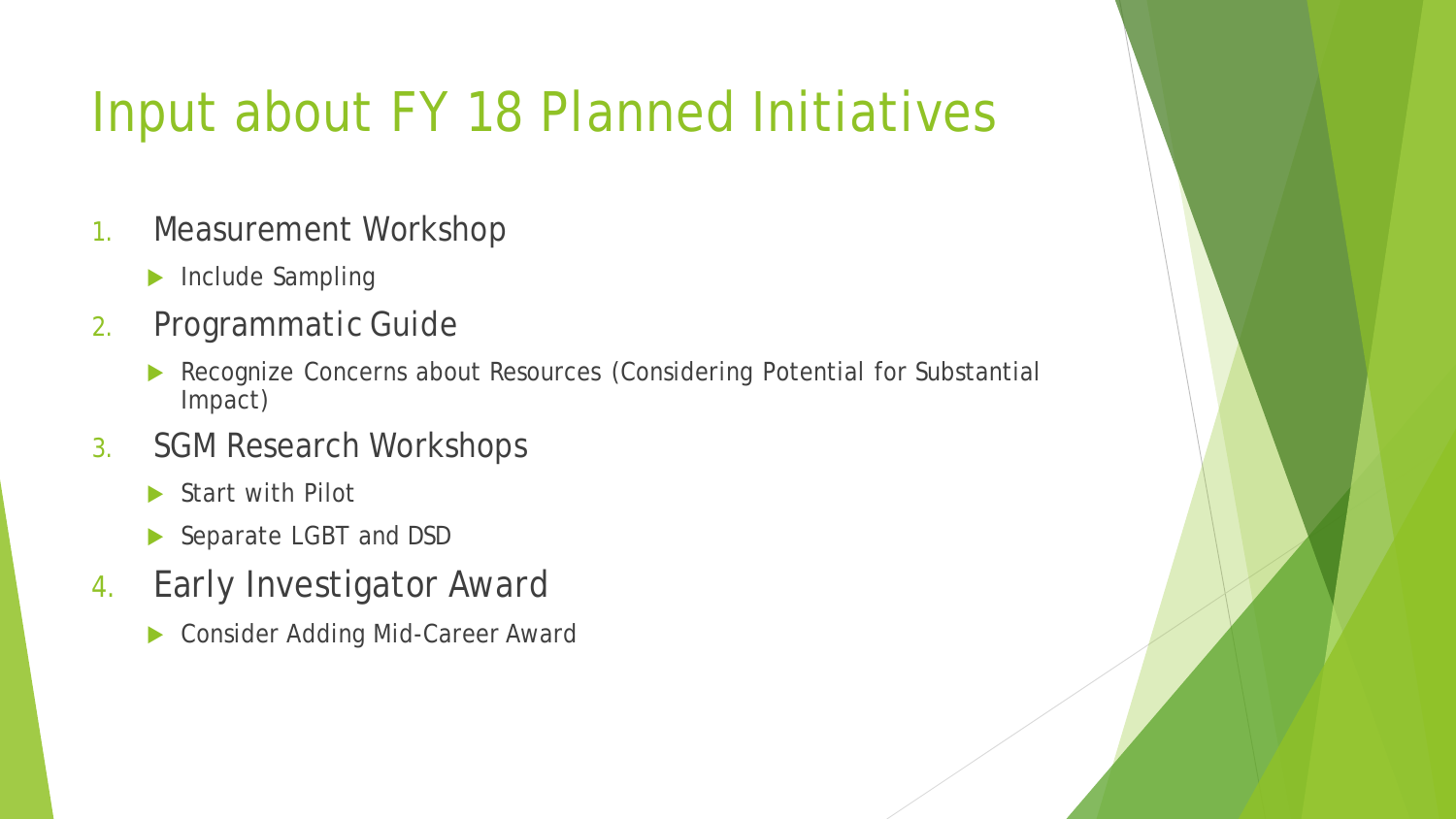#### Disorders/Differences of Sex Development (DSD), Intersex Considerations

Potential Activities to Address the Lack of Research in DSD:

- Ensure Adequate Representation in SGMRO Activities
- Conduct Literature Review of Outcomes
- Commission Systematic Review of Outcomes
- Schedule Update from NICHD Director about Current Portfolio and Research Priorities
- ▶ Convene Researchers and the Community to Identify Research Priorities and Gaps